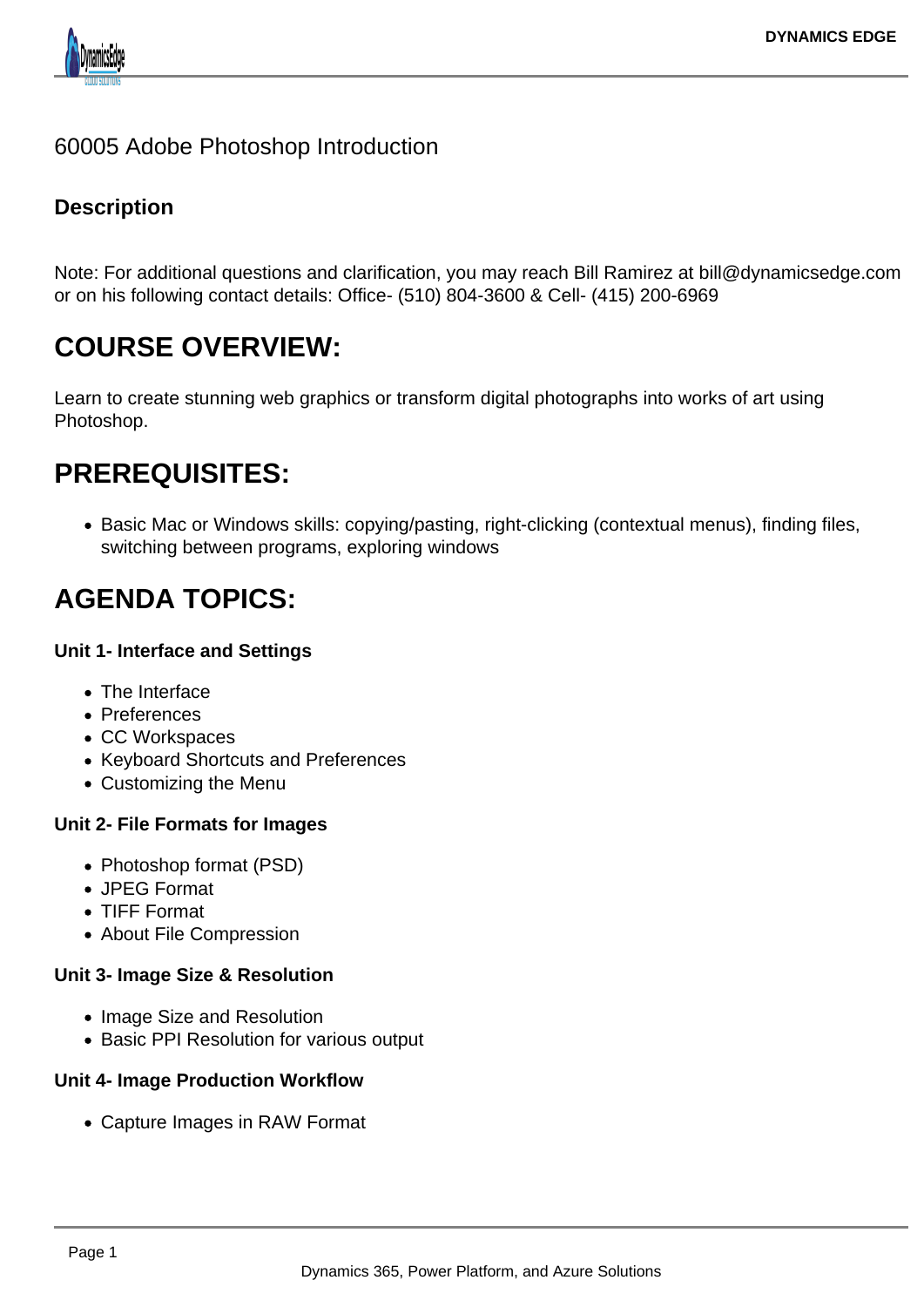

# **Unit 5- Adobe Bridge CC**

- Adobe Bridge CC Summary
- Workspaces
- Metadata Templates
- Filmstrip Workspace
- Metadata Workspace
- Output Workspace
- Merge to HDR
- Acquiring digital images from cameras
- Organizing Content with Bridge

#### **Unit 6- How to Crop and Resize**

- Resizing vs. Cropping
- Fixing Perspective
- Straigtening Images
- Content Aware Scale and Crop Presets
- Resizing Images
- Resizing Images for the Web
- Web Graphic Formats

#### **Unit 7- Image Composition**

- Blur Effects
- Creating a Tilt-Shift Blur
- Field Blur
- Combining Imges to Create Depth of Field

# **Unit 8- Managing Colors**

- Creating a New Document
- Choosing Colors

# **Unit 9- Photoshop Selection Tools**

- Rectangular Marquee Tool
- Magic Wand Tool
- Elliptical Marquee Tool
- Magnetic Lasso Tool
- Quick Select Tool

# **Unit 10- Photoshop Type and Effects**

- Adding Canvas
- Working with Type
- Effects and Layer Styles
- Smart Objects and Puppet Warp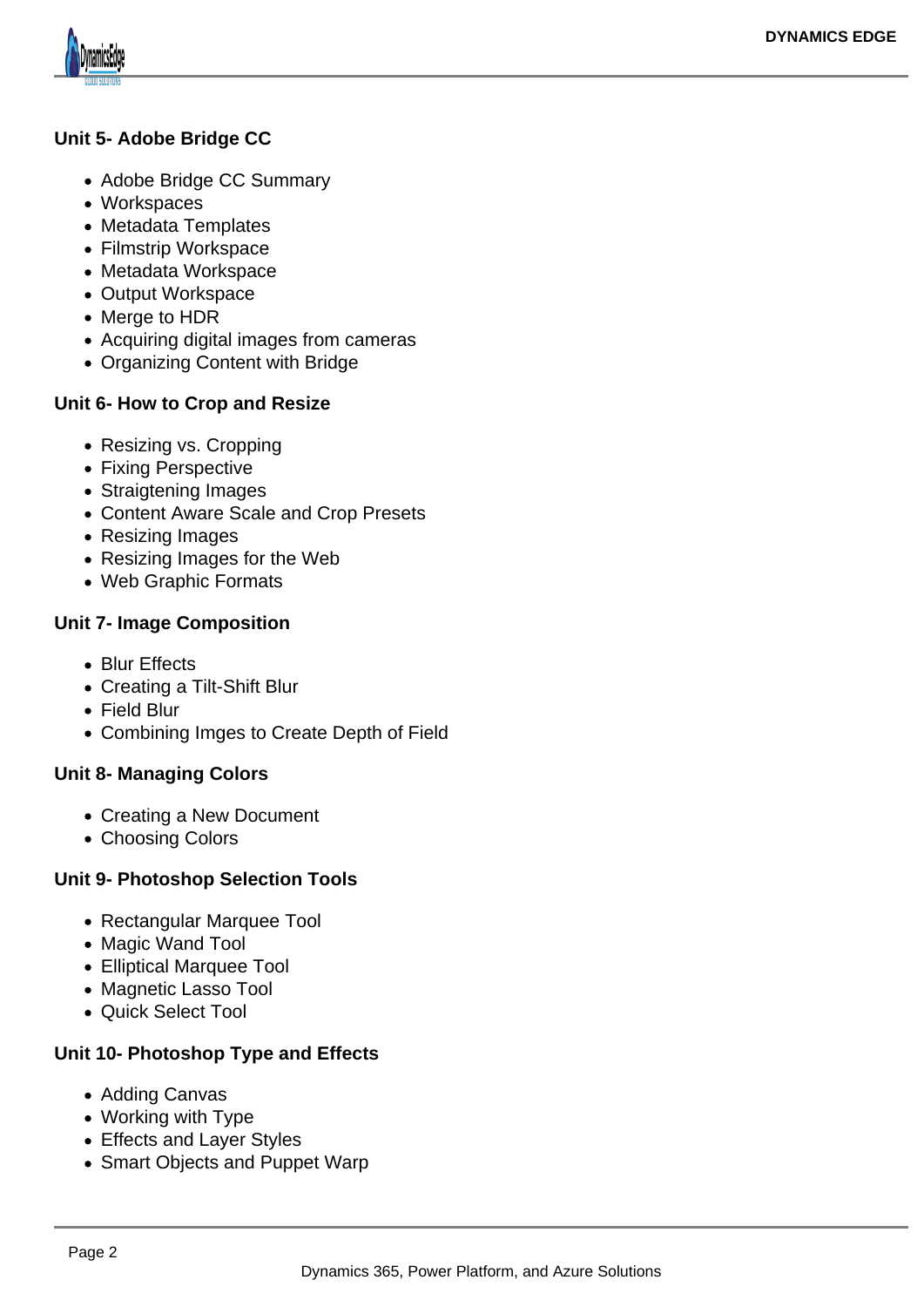

- Selection Tool Settings
- Refining Selection Edges

#### **Unit 11- Non-Destructive Color Correction**

- Histogram
- Analyzing an Image
- Adjusting an Image using Levels
- Examples of Histograms and Image Exposure
- Using the Eyedroppers in Levels
- Color Theory
- The Adjustment panel
- Using Masks on Adjustment Lyaers
- Using Gradient Masks on Adjustment Layers
- Using a Channel to Enhance a Mask
- Masking on Different Adjustment Layers
- Polygonal Lasso Tool
- Using Adjustment Layers
- Converting Color Images to Black and White
- Using Gradient Map Presents for Image Toning
- Using Color Lookup Presets for Image Toning
- Color Lookup Image Adjustment

#### **Unit 12- Retouch Images**

- Beauty Retouching Analysis
- Removing Flaws
- Whiten Teeth
- Darkening Images
- Adjusting Tonal Regions
- Copying a Layer Mask to Another Layer
- Applying Digital Make-up

# **Unit 13- Working with Smart Objects**

- Creating a Smart Object for a Comparison Image
- Editing a Smart Object and Skin Smoothing
- Adding a Custom Brush to Enhance Eyelashes

#### **Unit 14- Restore Images**

- Restoring Damaged Images
- Merging Layers for the Comparison Image
- Removing Red Eye
- Digital Scuplting with Liquify
- Fixing Bloodshot Eyes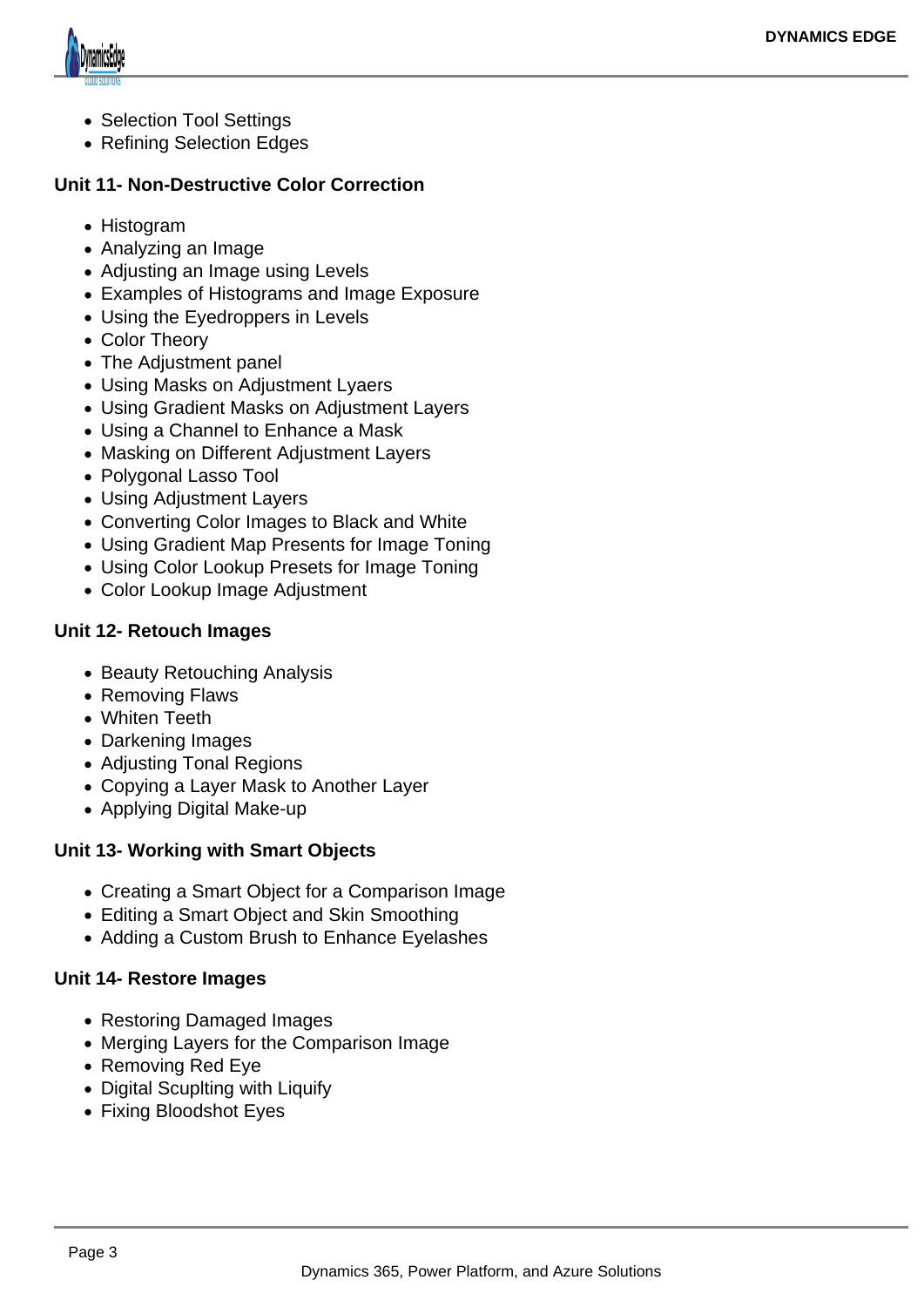

# **Unit 15- Using Vanishing Point**

- Repairing Images in Perspective with Vanishing Point
- Adding Images in Perspective with Vanishing Point
- Adding Effects, Blending and Masking

#### **Unit 16- Layer Masking and Compositing**

- Combining and Aligning Images
- Reshaping Images with Liquify
- Blending and Masking Images

# **Unit 17- Compositing – Ad Project**

- Setting Up The Image
- Editing Photoshop Preferences
- Erasing and Extending Image Pixels
- Rebuilding the Fur
- Adding Contrast to the Image
- Adding a Background Image
- Adding a Tinting Layer
- Adding a Gradient Layer
- Adding a Fog Layer
- Importing Custom Shapes
- Adding Type
- Adding Preset Shapes
- Applying Layer Styles
- Copying a Layer Style
- Saving a Layer Style
- Adding and Applying Custom Styles

# **Unit 18- Create Custom Brushes**

- Extending Image Canvas
- Preparing an Image for a Brush
- Creating a Custom Brush
- Modifying Brush Settings and Applying a Brush
- Saving and Sharing Brush Presets
- Manipulating Brush Orientation and Angle
- Editing Brush Strokes
- Importing Custom Brushes into Photoshop

# **PRODUCT TYPE**

• simple

# **PRODUCT CAT**